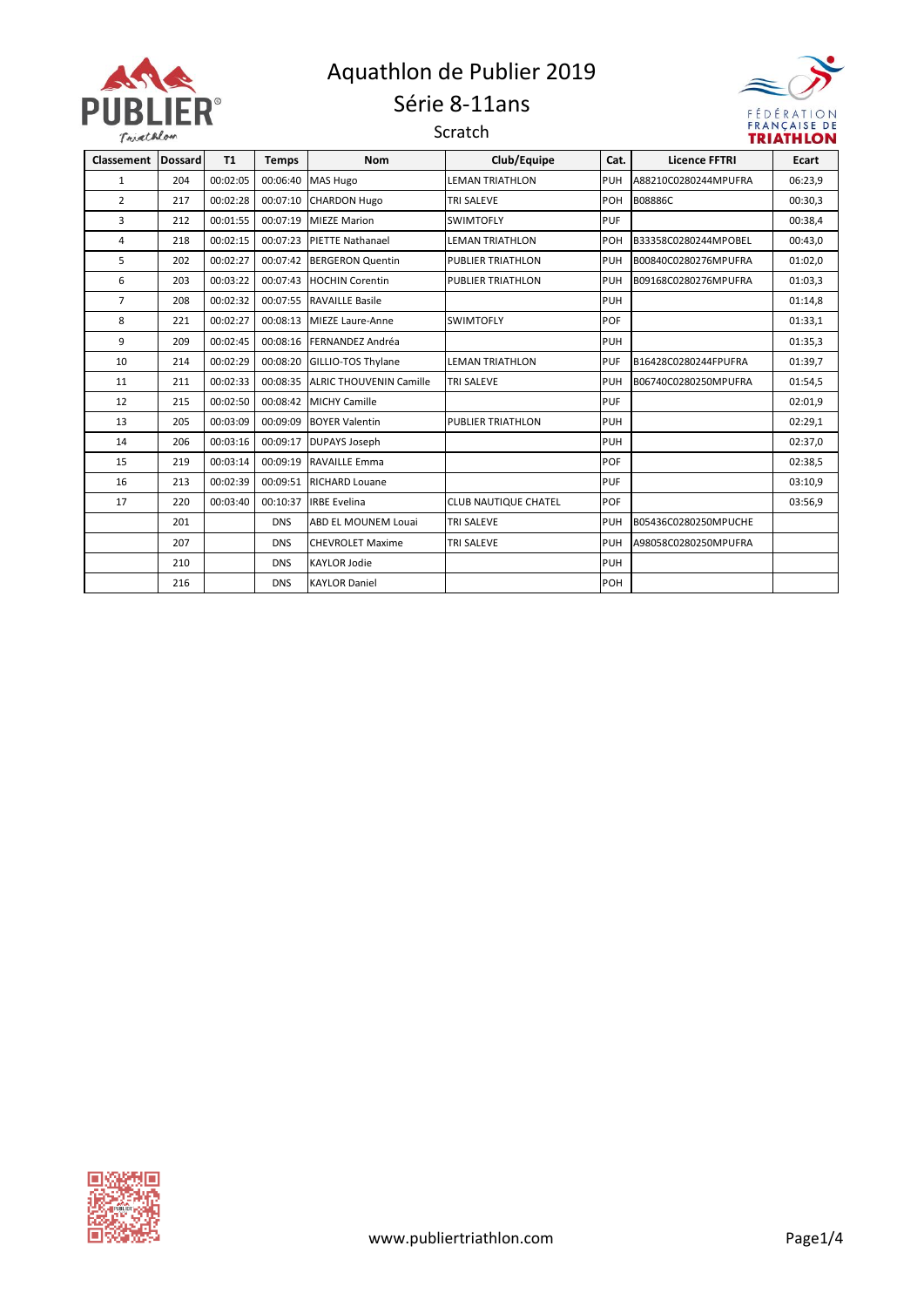

#### Aquathlon de Publier 2019 Série 12-15ans

Scratch



| <b>Classement</b> | <b>Dossard</b> | <b>T1</b> | <b>Temps</b> | <b>Nom</b>              | Club/Equipe               | Cat.      | <b>Licence FFTRI</b> | <b>Ecart</b> |
|-------------------|----------------|-----------|--------------|-------------------------|---------------------------|-----------|----------------------|--------------|
|                   |                |           |              |                         |                           |           |                      |              |
| 1                 | 255            | 00:02:58  | 00:08:50     | <b>LAPORTE Thomas</b>   | <b>LES ALLIGATORS TRI</b> | MH        | B02841C0280252MMIFRA | 00:00,0      |
| $\overline{2}$    | 260            | 00:02:54  | 00:08:59     | <b>LAPORTE Manon</b>    | <b>LES ALLIGATORS TRI</b> | MF        | B02842C0280252FMIFRA | 00:08,7      |
| 3                 | 252            | 00:03:14  | 00:09:25     | LEITE Théo              | <b>CNT</b>                | MH        |                      | 00:34.2      |
| 4                 | 254            | 00:03:06  | 00:09:36     | SEYMOUR Félix           | <b>LEMAN TRIATHLON</b>    | MH        | B17154C0280244MMIFRA | 00:45,5      |
| 5.                | 256            | 00:03:06  | 00:09:45     | <b>SCHOPS David</b>     | <b>CNT</b>                | MH        |                      | 00:54.5      |
| 6                 | 263            | 00:03:54  | 00:09:53     | <b>LEITE Nathan</b>     | <b>CNT</b>                | <b>BH</b> |                      | 01:02,5      |
| $\overline{7}$    | 267            | 00:03:51  | 00:09:59     | <b>MARMOEX Victor</b>   | <b>LEMAN TRIATHLON</b>    | <b>BH</b> | B17211C0280244MBEFRA | 01:08.4      |
| 8                 | 257            | 00:03:19  | 00:10:01     | <b>TAMPLIN Enzo</b>     | <b>CNT</b>                | MH        |                      | 01:10,3      |
| 9                 | 261            | 00:04:09  | 00:10:48     | DAVID Eva               | EVIAN SPORT NATATION      | MF        |                      | 01:57,6      |
| 10                | 265            | 00:03:37  | 00:10:53     | LAPORTE Maxence         | <b>LES ALLIGATORS TRI</b> | <b>BH</b> | B02843C0280252MBEFRA | 02:02,2      |
| 11                | 259            | 00:03:40  | 00:11:01     | <b>DUPAYS Paul</b>      |                           | MH        |                      | 02:11,1      |
| 12                | 262            | 00:03:41  | 00:11:04     | <b>CAILLET Thomas</b>   | <b>TRI SALEVE</b>         | <b>BH</b> | A58551C0280250MBEFRA | 02:13,6      |
| 13                | 264            | 00:04:38  | 00:11:11     | <b>BCUF</b> Benjamin    | <b>LEMAN TRIATHLON</b>    | <b>BH</b> | B38246C0280244MBEFRA | 02:21,1      |
| 14                | 253            | 00:04:14  | 00:12:51     | <b>DOUCET Even</b>      | <b>PUBLIER TRIATHLON</b>  | MH        | B18946C0280276MMIFRA | 04:00,2      |
| 15                | 251            | 00:04:23  | 00:13:41     | <b>MILLET Diwan</b>     |                           | MH        |                      | 04:50,7      |
| 16                | 269            | 00:04:30  | 00:14:02     | <b>DESCHAMP Jeanne</b>  | <b>PUBLIER TRIATHLON</b>  | <b>BF</b> | B41460C0280276FBEFRA | 05:11,3      |
| 17                | 266            | 00:06:12  | 00:14:56     | <b>MOKNI Léandre</b>    |                           | <b>BH</b> |                      | 06:05,3      |
| 18                | 258            |           | <b>DNS</b>   | <b>MAS Mathieu</b>      | <b>LEMAN TRIATHLON</b>    | MH        | A87212C0280244MMIFRA |              |
| 19                | 268            |           | <b>DNS</b>   | <b>ROUFFINEAU Diana</b> |                           | <b>BF</b> |                      |              |

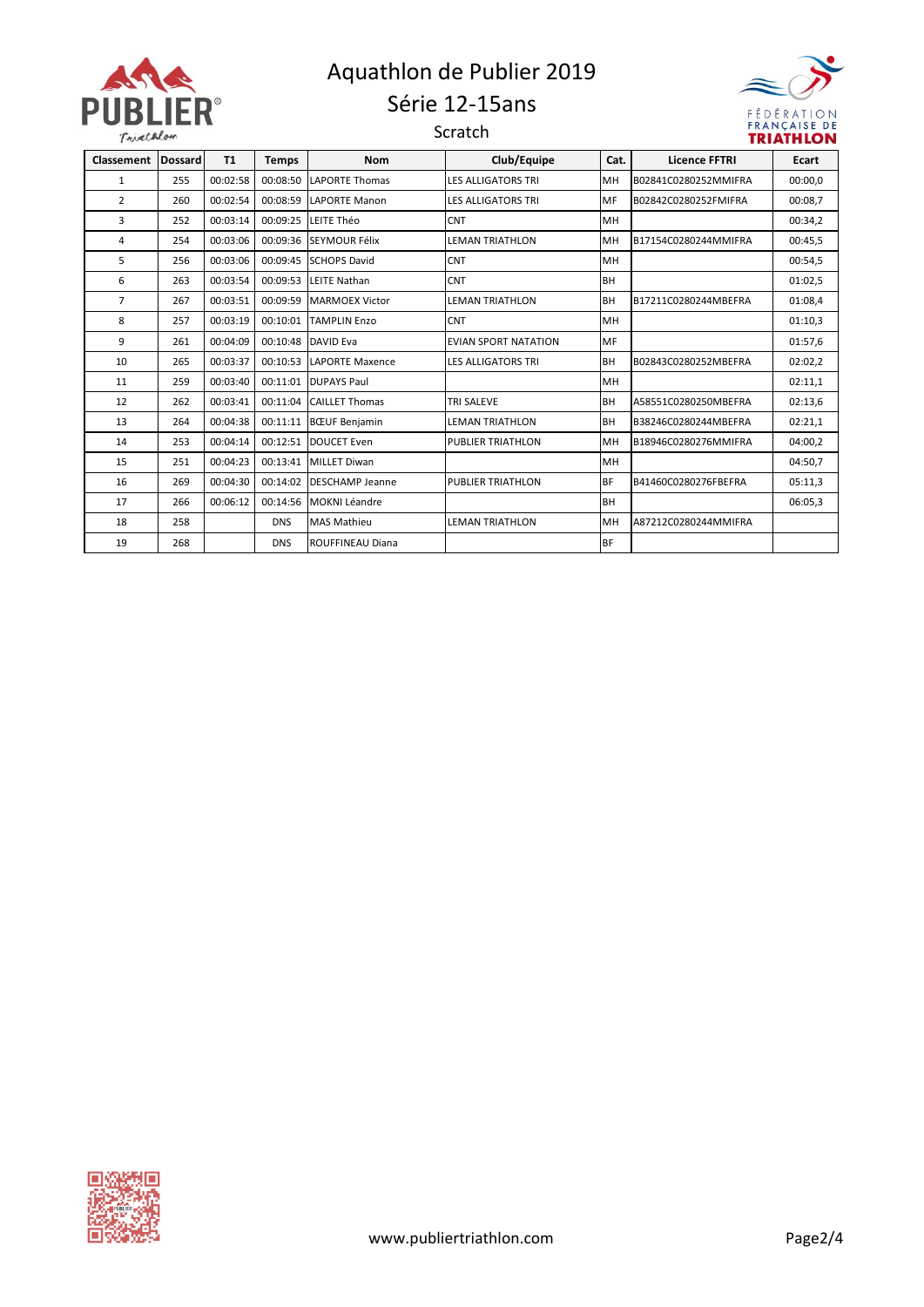

### Aquathlon de Publier 2019 Série S - Individuel

Scratch



| Classement   Dossard |     | <b>T1</b> | <b>Temps</b> | <b>Nom</b>                     | Club/Equipe                 | Cat.      | <b>Licence FFTRI</b> | Ecart   |
|----------------------|-----|-----------|--------------|--------------------------------|-----------------------------|-----------|----------------------|---------|
| $\mathbf{1}$         | 329 | 00:11:05  | 00:28:23     | <b>CLINARD Cyrille</b>         | <b>MONT BLANC TRIATHLON</b> | VH        |                      | 00:00,0 |
| $\overline{2}$       | 310 | 00:11:05  | 00:29:08     | <b>CHATELAIN CADET Maurice</b> | <b>TEAM MERMILLOD</b>       | SH        | B04056C0280256MS3FRA | 00:44,6 |
| 3                    | 301 | 00:09:53  | 00:29:17     | <b>PIETTE Nicolas</b>          | TEAM PIETTE                 | <b>SH</b> | B33337C0280000MS3BEL | 00:54,0 |
| 4                    | 302 | 00:10:42  | 00:29:19     | <b>MEURICE Erwin</b>           | <b>CHAMBERY TRIATHLON</b>   | <b>SH</b> | A58630C0280247MS2FRA | 00:55,6 |
| 5                    | 322 | 00:10:58  | 00:29:45     | PATS NOUGUES Marec             | <b>LES ALLIGATORS TRI</b>   | CH        | A73985C0280252MCAFRA | 01:22,4 |
| 6                    | 312 | 00:11:51  | 00:31:52     | <b>CAILLET David</b>           | TRI SALEVE                  | VH        | A58550C0280250MV1FRA | 03:29,1 |
| $\overline{7}$       | 313 | 00:12:03  | 00:33:16     | <b>MERMILLOD Patrick</b>       | TEAM MERMILLOD              | VH        | A16826C              | 04:53,4 |
| 8                    | 319 | 00:11:35  | 00:33:32     | <b>GRANDJEAN Camille</b>       | <b>CROSSFIT RIVIERA</b>     | <b>SF</b> |                      | 05:09,3 |
| 9                    | 324 | 00:13:32  | 00:34:18     | LAPORTE NADÈGE                 |                             | VF        |                      | 05:55,1 |
| 10                   | 308 | 00:11:16  | 00:34:50     | <b>DEGACHE Philippe</b>        |                             | <b>SH</b> |                      | 06:26,9 |
| 11                   | 314 | 00:12:15  | 00:35:56     | <b>GAIGNARD Christophe</b>     | LEMAN TRIATHLON             | VH        | B27212C0280244MV2FRA | 07:32,9 |
| 12                   | 304 | 00:14:44  | 00:36:21     | <b>GERARD Maxime</b>           |                             | SH        |                      | 07:57,8 |
| 13                   | 330 | 00:14:42  | 00:36:25     | <b>COLANGE Emilie</b>          |                             | <b>SF</b> |                      | 08:02,5 |
| 14                   | 311 | 00:14:32  | 00:38:17     | <b>VAUTRIN Matthias</b>        | OTRI TEAM                   | SH        |                      | 09:53,6 |
| 15                   | 305 | 00:16:12  | 00:38:34     | SAISSAC Jérome                 |                             | <b>SH</b> |                      | 10:10,9 |
| 16                   | 328 | 00:18:11  | 00:39:06     | <b>LAURY INES</b>              | <b>PUBLIER TRIATHLON</b>    | CF        | B17206C0280276FCAFRA | 10:42,5 |
| 17                   | 323 | 00:16:42  | 00:39:20     | <b>DUMAS SOPHIE</b>            |                             | VF        |                      | 10:56,6 |
| 18                   | 317 | 00:16:38  | 00:40:08     | <b>LAPORTE Vincent</b>         |                             | <b>VH</b> |                      | 11:45,4 |
| 19                   | 325 | 00:17:12  | 00:40:10     | <b>JOLY KARINE</b>             | <b>EVIAN OFF COURSE</b>     | VF        |                      | 11:47,0 |
| 20                   | 309 | 00:15:22  | 00:41:06     | MAHLOULY Jaad                  | <b>OTRI TEAM</b>            | <b>SH</b> |                      | 12:42,8 |
| 21                   | 306 | 00:15:40  | 00:43:14     | <b>SOLVAS Pierre</b>           | <b>MONT BLANC TRIATHLON</b> | <b>SH</b> |                      | 14:50,9 |
| 22                   | 303 | 00:16:45  | 00:43:15     | <b>GUER Jean-Christophe</b>    | <b>MONT BLANC TRIATHLON</b> | <b>SH</b> | A97839C0280258MS4FRA | 14:52,1 |
| 23                   | 321 | 00:17:33  | 00:44:54     | <b>BISTEUR Clément</b>         | PUBLIER TRIATHLON           | CH        | B19084C0280276MCAFRA | 16:30,7 |
| 24                   | 320 | 00:17:57  | 00:46:04     | <b>DELAUNE Leilani</b>         |                             | SF        |                      | 17:40,5 |
| 25                   | 327 | 00:19:06  | 00:47:53     | DOUCET JONAH                   | <b>PUBLIER TRIATHLON</b>    | JH        | B11877C0280276MJUFRA | 19:30,1 |
| 26                   | 315 | 00:13:34  | 00:51:29     | <b>BONNEAU Lucile</b>          |                             | <b>SF</b> |                      | 23:06,0 |
|                      | 307 |           | <b>DNS</b>   | <b>KEHTARI Sam</b>             |                             | SH        |                      |         |
|                      | 316 |           | <b>DNS</b>   | <b>DUPORT Céline</b>           |                             | SF        |                      |         |
|                      | 318 |           | <b>DNS</b>   | <b>GRIFFIN Kathryn</b>         | <b>FUSION TRI CLUB</b>      | SF        |                      |         |
|                      | 326 |           | <b>DNS</b>   | <b>BACQUET FLEUR</b>           | <b>PUBLIER TRIATHLON</b>    | <b>CF</b> | A88429C0280276FCAFRA |         |